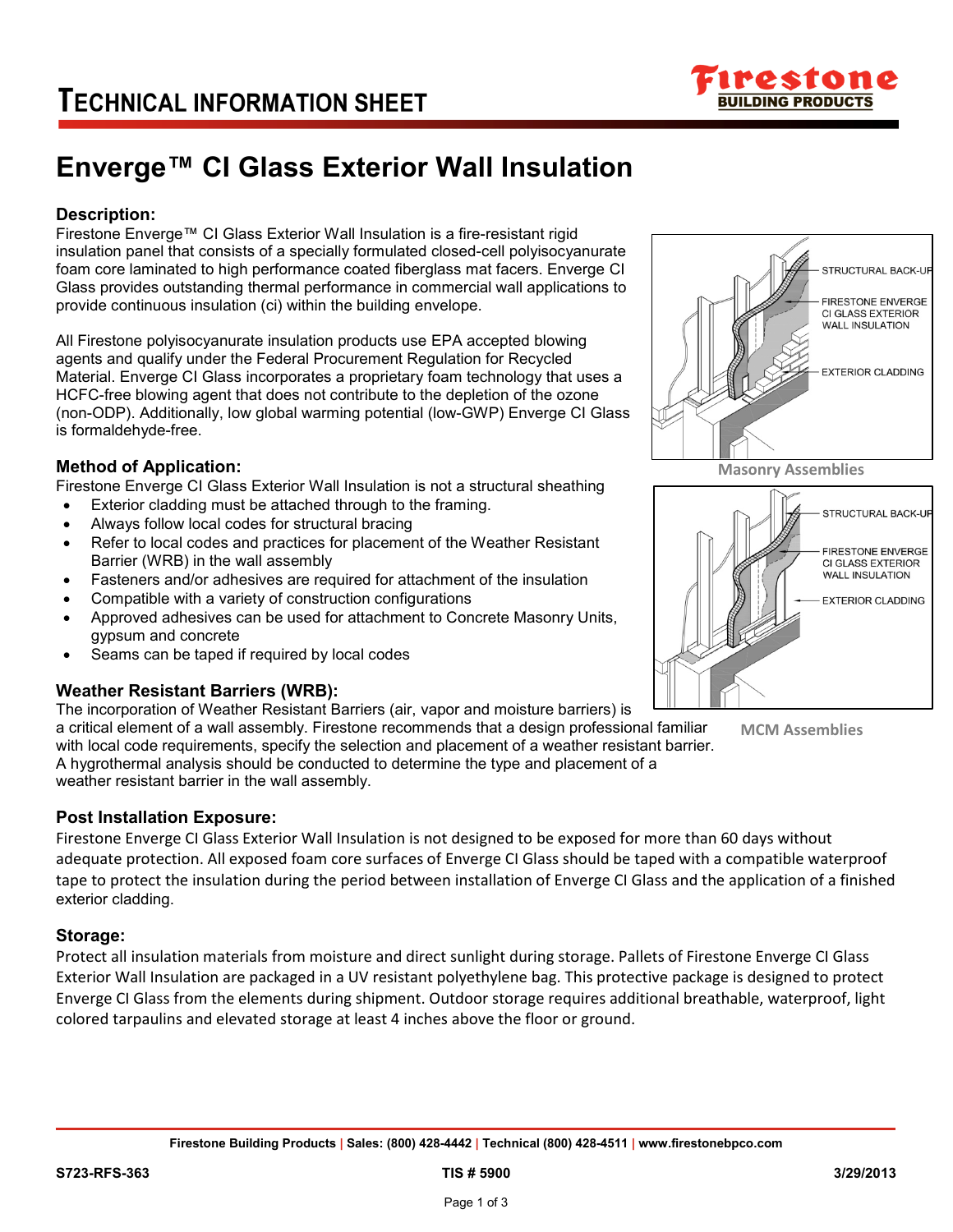

# **Enverge™ CI Glass Exterior Wall Insulation**

### **Precautions:**

Firestone Enverge CI Glass Exterior Wall Insulation will burn if exposed to a flame of sufficient heat and intensity. Keep away from heat, sparks, and open flames. Firestone will not be responsible for specific building designs by others, for deficiencies in construction or workmanship, for dangerous conditions on the jobsite, or for improper storage and handling of materials. The technical data shown is provided as a guideline and is subject to change without notice. Contact Firestone for additional information. Refer to Material Safety Data Sheets (MSDS) for additional information.

#### **Product Information:**

Manufactured in an ISO 9001 / ISO 14001 Registered Facility Manufacturing Locations: Corsicana, TX Youngwood, PA

|                  |                                  | <b>Bundle</b> | <b>Bundle</b><br>Square | <b>Bundle</b><br>Square | Item       |
|------------------|----------------------------------|---------------|-------------------------|-------------------------|------------|
| Available Sizes: |                                  | Packaging     | Feet                    | Meters                  | Number:    |
| Panel Size:      | $4' \times 8'$ (1.22 m x 2.44 m) |               |                         |                         |            |
| Thickness:       | 1.0 inch $(25.4 \text{ mm})$     | 48 Panels     | 1536                    | 142.7                   | W8C1RR1008 |
|                  | 1.5 inch $(38.1 \text{ mm})$     | 32 Panels     | 1024                    | 95.1                    | W8C1RR1508 |
|                  | 2.0 inch (50.8 mm)               | 24 Panels     | 768                     | 71.4                    | W8C1RR2008 |
|                  | 2.5 inch (63.5 mm)               | 19 Panels     | 608                     | 56.5                    | W8C1RR2508 |

#### **Specification Compliance:**

ASTM C1289, Type II, Class 2

Contact Firestone Building Products for information regarding listings of NFPA 285 compliant wall assemblies.

| <b>Typical Physical Properties</b>     | <b>ASTM Standard</b>    | <b>Units</b>       | Value          | <b>SI Units</b>           | <b>SI Value</b> |
|----------------------------------------|-------------------------|--------------------|----------------|---------------------------|-----------------|
| Compressive Strength                   | D <sub>1621</sub>       | Psi                | 20             | kPa                       | 138             |
| Density                                | D <sub>1622</sub>       | Pcf                |                | kg/m <sup>2</sup>         | 32              |
| Dimensional Stability                  | D2126                   | %                  |                | $\%$                      | 2               |
| Moisture Vapor Transmission            | E96                     | Perm               | 0.95           | ng/(Pa·s·m <sup>2</sup> ) | 54.22           |
| <b>Water Absorption</b>                | C <sub>209</sub>        | % by volume        | 1.277          | % by volume               | 1.277           |
| Service Temperature                    |                         | $^{\circ}$ F       | $-40 - 200$    | $^{\circ}$ C              | $-40 - 93.33$   |
| Resistance to Mold                     | D3273                   | Pass/Fail          | Pass           | Pass/Fail                 | Pass            |
| Air Permeance                          | E2178                   | L/s/m <sup>2</sup> | 0.002          | L/s/m <sup>2</sup>        | 0.002           |
| <b>Surface Burning Characteristics</b> | E84                     | <b>FSI/SDI</b>     | $\leq$ 25/450  | <b>FSI/SDI</b>            | ≤25/450         |
| IBC 2603.5.4 compliant                 |                         |                    |                |                           |                 |
|                                        |                         |                    |                |                           |                 |
| <b>Product Data</b>                    | <b>Thickness inches</b> | Thickness mm       | <b>R-Value</b> | <b>Recycled Content</b>   |                 |

| <b>Product Data</b> | Thickness inches | Thickness mm | <b>R-Value</b> | <b>Recvcled Content</b> |
|---------------------|------------------|--------------|----------------|-------------------------|
|                     | 1.0              | 25.4         | 6.0            | 3.4%                    |
|                     | 1.5              | 38.1         | 9.0            | 4.4%                    |
|                     | 2.0              | 50.8         | 12.1           | 5.2%                    |
|                     | 2.5              | 63.5         | 15.1           | 5.8%                    |